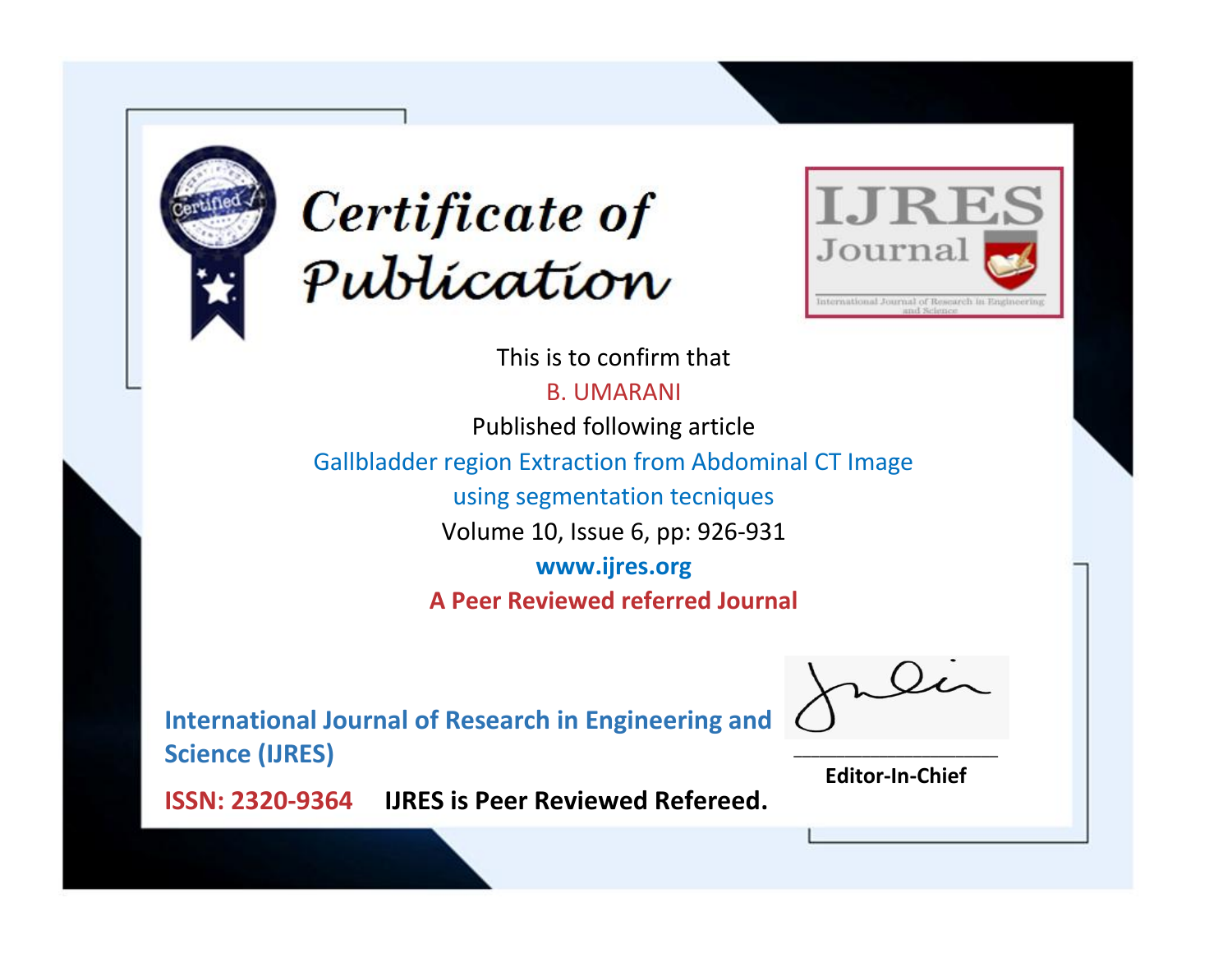



This is to confirm that

K. SATHIYARAJA

Published following article

Gallbladder region Extraction from Abdominal CT Image

using segmentation tecniques

Volume 10, Issue 6, pp: 926-931

**www.ijres.org**

**A Peer Reviewed referred Journal**

**International Journal of Research in Engineering and Science (IJRES)**

\_\_\_\_\_\_\_\_\_\_\_\_\_\_\_\_\_\_\_\_\_\_\_\_ **Editor-In-Chief**

**Journal.**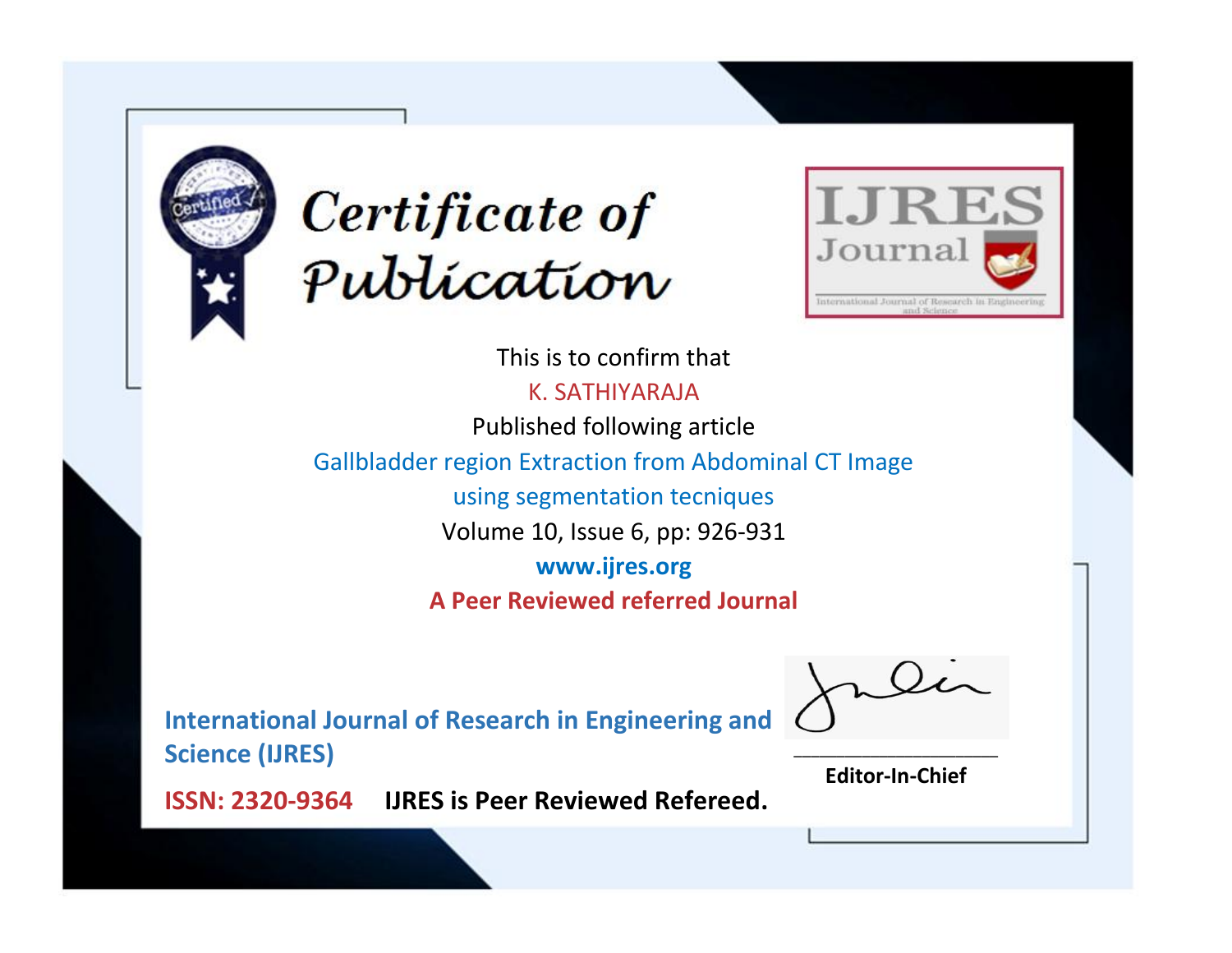



This is to confirm that E. AATHI KESAVAN Published following article Gallbladder region Extraction from Abdominal CT Image using segmentation tecniques Volume 10, Issue 6, pp: 926-931 **www.ijres.org A Peer Reviewed referred Journal**

**International Journal of Research in Engineering and Science (IJRES)**

\_\_\_\_\_\_\_\_\_\_\_\_\_\_\_\_\_\_\_\_\_\_\_\_ **Editor-In-Chief**

**Journal.**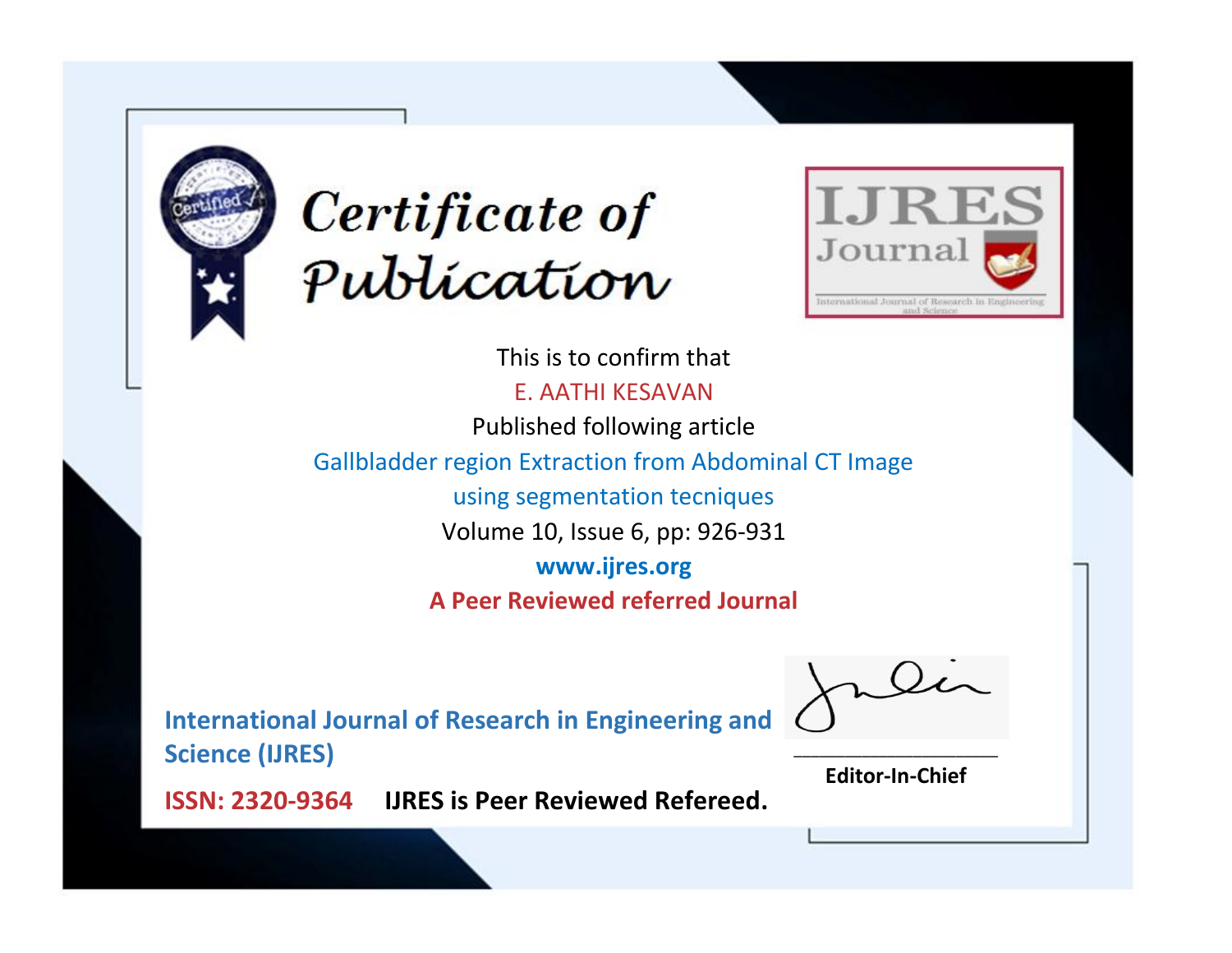



This is to confirm that

P. GOWSIKA

Published following article

Gallbladder region Extraction from Abdominal CT Image

using segmentation tecniques

Volume 10, Issue 6, pp: 926-931

**www.ijres.org**

**A Peer Reviewed referred Journal**

**International Journal of Research in Engineering and Science (IJRES)**

\_\_\_\_\_\_\_\_\_\_\_\_\_\_\_\_\_\_\_\_\_\_\_\_ **Editor-In-Chief**

**Journal.**